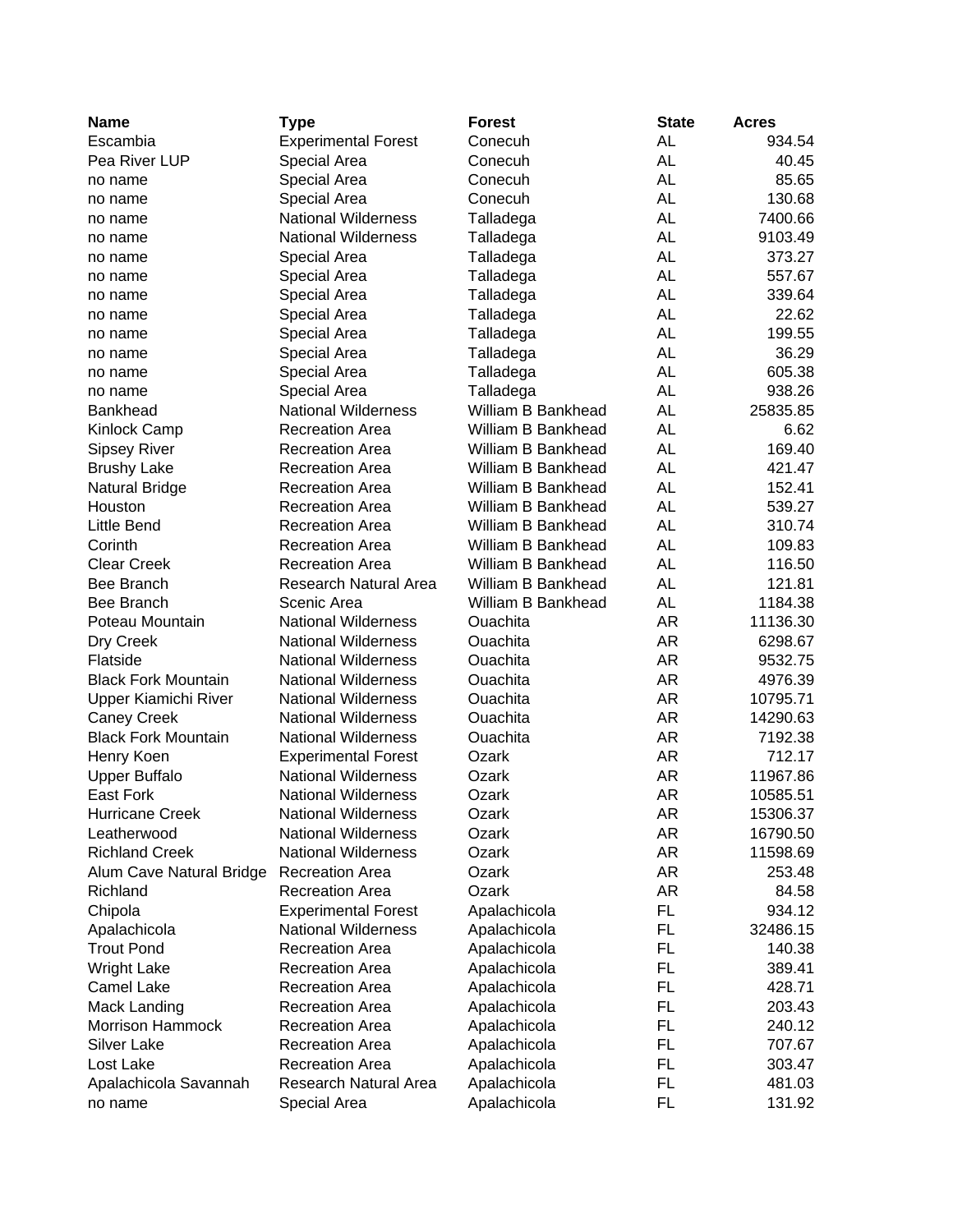| Leon Sink Geological           | Special Area               | Apalachicola  | FL        | 908.47   |
|--------------------------------|----------------------------|---------------|-----------|----------|
| <b>Natural Bridge</b>          | Special Area               | Apalachicola  | <b>FL</b> | 9.68     |
| <b>Black Sink</b>              | Special Area               | Apalachicola  | FL        | 1.33     |
| <b>Dismal Sink</b>             | Special Area               | Apalachicola  | <b>FL</b> | 3.07     |
| Hammock Sink                   | Special Area               | Apalachicola  | <b>FL</b> | 4.55     |
| <b>Gopher Sink</b>             | Special Area               | Apalachicola  | <b>FL</b> | 2.56     |
| Ft. Gadson Memorial            | Special Area               | Apalachicola  | <b>FL</b> | 53.87    |
| no name                        | <b>National Wilderness</b> | Ocala         | <b>FL</b> | 7889.92  |
| no name                        | <b>National Wilderness</b> | Ocala         | <b>FL</b> | 3064.32  |
| no name                        | <b>National Wilderness</b> | Ocala         | FL        | 1146.59  |
| no name                        | <b>National Wilderness</b> | Ocala         | <b>FL</b> | 14298.31 |
| no name                        | <b>National Wilderness</b> | Osceola       | FL        | 13833.56 |
| no name                        | Special Area               | Osceola       | FL        | 155.58   |
| no name                        | Special Area               | Osceola       | <b>FL</b> | 2788.56  |
| no name                        | Special Area               | Osceola       | <b>FL</b> | 380.91   |
| Cohutta                        | <b>National Wilderness</b> | Chattahoochee | GA        | 35285.96 |
| <b>Mark Trail</b>              | <b>National Wilderness</b> | Chattahoochee | GA        | 16453.57 |
| <b>Tray Mountain</b>           | <b>National Wilderness</b> | Chattahoochee | GA        | 10346.36 |
| <b>Raven Cliffs</b>            | <b>National Wilderness</b> | Chattahoochee | GA        | 9228.60  |
| <b>Blood Mountain</b>          | <b>National Wilderness</b> | Chattahoochee | GA        | 7914.66  |
| <b>Richland Creek</b>          | <b>National Wilderness</b> | Chattahoochee | GA        | 10505.91 |
| <b>Big Frog</b>                | <b>National Wilderness</b> | Chattahoochee | GA        | 135.71   |
| Southern Nantahala             | <b>National Wilderness</b> | Chattahoochee | GA        | 11757.87 |
| <b>Ellicot Rock</b>            | <b>National Wilderness</b> | Chattahoochee | GA        | 2022.83  |
| <b>Brasstown</b>               | <b>National Wilderness</b> | Chattahoochee | GA        | 12834.94 |
| Unicoi Gap                     | <b>Recreation Area</b>     | Chattahoochee | GA        | 12.19    |
| <b>Andrews Cave</b>            | <b>Recreation Area</b>     | Chattahoochee | GA        | 4.07     |
| Soque River                    | <b>Recreation Area</b>     | Chattahoochee | GA        | 30.45    |
| <b>Panther Creek</b>           | <b>Recreation Area</b>     | Chattahoochee | GA        | 24.46    |
| Cool Springs                   | <b>Recreation Area</b>     | Chattahoochee | GA        | 4.75     |
| Fern Springs                   | <b>Recreation Area</b>     | Chattahoochee | GA        | 8.71     |
| <b>Russell Lake</b>            | <b>Recreation Area</b>     | Chattahoochee | GA        | 1024.55  |
| Rabun Beach                    | <b>Recreation Area</b>     | Chattahoochee | GA        | 324.13   |
| <b>Tate Branch</b>             | <b>Recreation Area</b>     | Chattahoochee | GA        | 14.81    |
| <b>Lake Winfield Scott</b>     | <b>Recreation Area</b>     | Chattahoochee | GA        | 600.22   |
| G.W. Carver                    | <b>Recreation Area</b>     | Chattahoochee | GA        | 10.67    |
| Chenocetah Mountain            | <b>Recreation Area</b>     | Chattahoochee | GА        | 2.38     |
| <b>Tallulah River</b>          | <b>Recreation Area</b>     | Chattahoochee | GA        | 31.75    |
| <b>Plott Cave</b>              | Research Natural Area      | Chattahoochee | GA        | 346.50   |
| Anna Ruby Falls                | Scenic Area                | Chattahoochee | GA        | 1746.42  |
| <b>Raven Cliffs</b>            | Scenic Area                | Chattahoochee | GA        | 1501.12  |
| <b>High Shoals Creek Falls</b> | Scenic Area                | Chattahoochee | GA        | 156.43   |
| <b>Coleman River</b>           | Scenic Area                | Chattahoochee | GA        | 323.97   |
| Coosa Bald                     | Scenic Area                | Chattahoochee | GA        | 7030.27  |
| Cooper Creek                   | Scenic Area                | Chattahoochee | GA        | 1224.01  |
| Yonah Girl Scout Council       | Special Area               | Chattahoochee | GA        | 31.38    |
| Clifty                         | <b>National Wilderness</b> | Daniel Boone  | KY        | 12550.06 |
| <b>Rock Creek</b>              | Research Natural Area      | Daniel Boone  | KY        | 121.20   |
| no name                        | Special Area               | Daniel Boone  | KY        | 958.86   |
| <b>Beaver Creek</b>            | <b>Wilderness Area</b>     | Daniel Boone  | KY        | 4853.92  |
| <b>Palustris</b>               | <b>Experimental Forest</b> | Kisatchie     | LA        | 7519.76  |
| Kisatchie Hills                | <b>National Wilderness</b> | Kisatchie     | LA        | 8942.59  |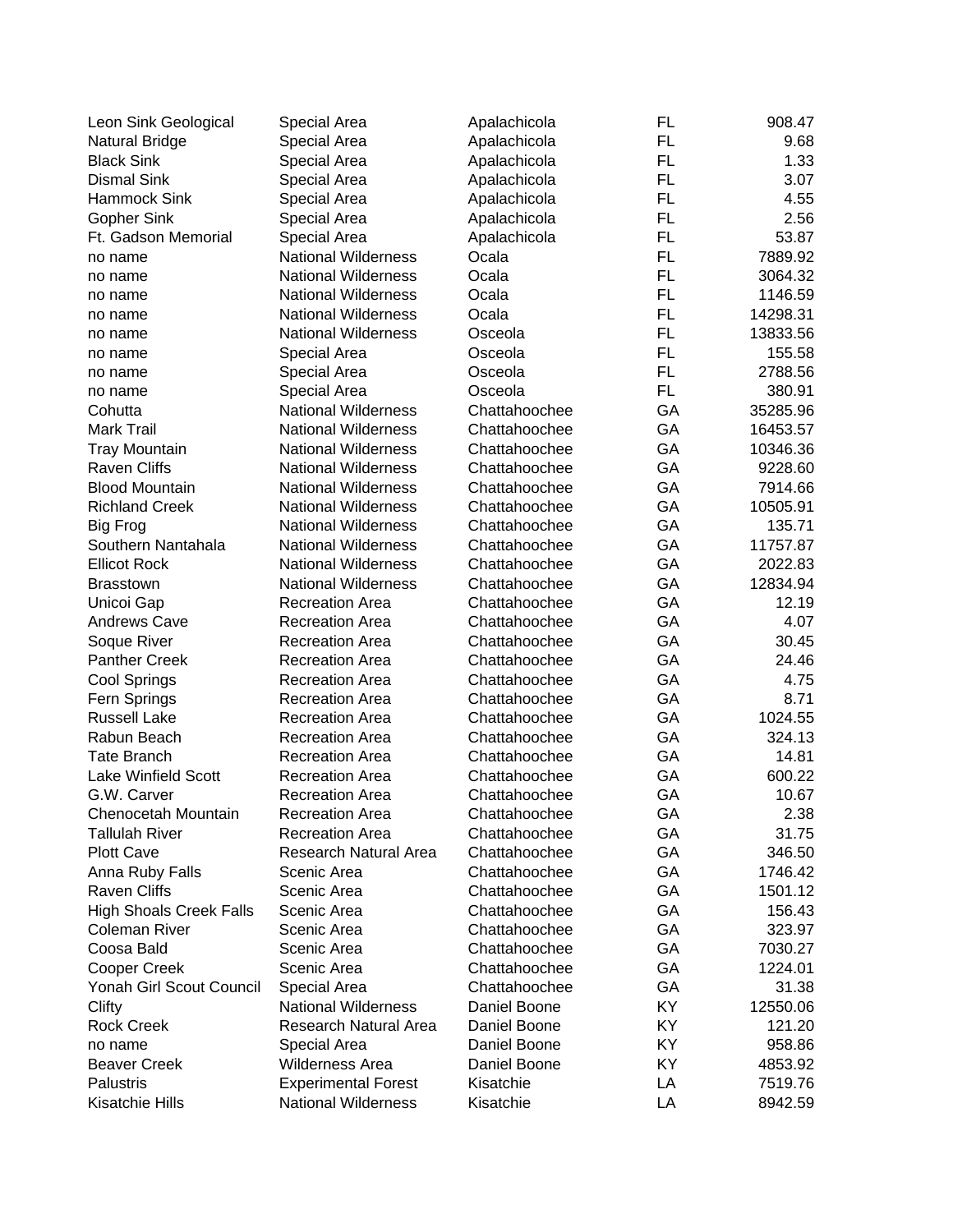| Corney Lake                    | <b>Recreation Area</b>                     | Kisatchie             | LA        | 4199.19            |
|--------------------------------|--------------------------------------------|-----------------------|-----------|--------------------|
| Caney Lake                     | <b>Recreation Area</b>                     | Kisatchie             | LA        | 1827.95            |
| <b>Gum Springs</b>             | <b>Recreation Area</b>                     | Kisatchie             | LA        | 1301.69            |
| <b>Fullerton Lake</b>          | <b>Recreation Area</b>                     | Kisatchie             | LA        | 162.85             |
| <b>Valentine Lake</b>          | <b>Recreation Area</b>                     | Kisatchie             | LA        | 372.68             |
| Bayou Boeuf                    | Research Natural Area                      | Kisatchie             | LA        | 699.94             |
| Kisatchie Hills                | Scenic Area                                | Kisatchie             | LA        | 207.70             |
| Longleaf Trail Vista           | Scenic Area                                | Kisatchie             | LA        | 10.01              |
| Longleaf                       | Scenic Area                                | Kisatchie             | LA        | 29.93              |
| <b>Castor Creek</b>            | Scenic Area                                | Kisatchie             | LA        | 89.66              |
| Delta                          | <b>Experimental Forest</b>                 | Delta                 | <b>MS</b> | 2461.28            |
| Southern Hardwoods Lab         | Special Area                               | Delta                 | MS        | 2.70               |
| Harrison                       | <b>Experimental Forest</b>                 | <b>DeSoto</b>         | <b>MS</b> | 4781.94            |
| <b>Black Creek</b>             | <b>National Wilderness</b>                 | <b>DeSoto</b>         | <b>MS</b> | 5083.73            |
| Leaf                           | <b>National Wilderness</b>                 | <b>DeSoto</b>         | <b>MS</b> | 993.06             |
| <b>Thompson Creek</b>          | <b>Recreation Area</b>                     | <b>DeSoto</b>         | <b>MS</b> | 42.57              |
| <b>Big Biloxi</b>              | <b>Recreation Area</b>                     | <b>DeSoto</b>         | <b>MS</b> | 38.68              |
| Harrison                       | <b>Research Natural Area</b>               | <b>DeSoto</b>         | <b>MS</b> | 112.98             |
| <b>Erambert Seed Orchard</b>   | Special Area                               | <b>DeSoto</b>         | <b>MS</b> | 717.81             |
| <b>Ashe Nursery</b>            | Special Area                               | <b>DeSoto</b>         | MS        | 455.23             |
| Tallahatchie                   | <b>Experimental Forest</b>                 | <b>Holly Springs</b>  | MS        | 4399.75            |
| Tillatoba                      | <b>Recreation Area</b>                     | <b>Holly Springs</b>  | <b>MS</b> | 236.78             |
| Davis Lake                     | <b>Recreation Area</b>                     | Tombigbee             | <b>MS</b> | 655.43             |
| Choctaw Lake                   | <b>Recreation Area</b>                     | Tombigbee             | <b>MS</b> | 515.81             |
| Noxubee                        | Research Natural Area                      | Tombigbee             | <b>MS</b> | 560.97             |
| <b>Ellicot Rock</b>            | <b>National Wilderness</b>                 | Nantahala             | <b>NC</b> | 3415.55            |
| Southern Nantahala             | <b>National Wilderness</b>                 | Nantahala             | <b>NC</b> | 11968.86           |
| Joyce-Kilmer Slickrock         | <b>National Wilderness</b>                 | Nantahala             | <b>NC</b> | 13580.48           |
| no name                        | Special Area                               | Nantahala             | <b>NC</b> | 3956.14            |
| no name                        | Special Area                               | Nantahala             | <b>NC</b> | 34.63              |
| no name                        | Special Area                               | Nantahala             | <b>NC</b> | 106.70             |
| no name                        | Special Area                               | Nantahala             | <b>NC</b> | 297.20             |
| no name                        | Special Area                               | Nantahala             | <b>NC</b> | 1373.60            |
| no name                        | Special Area                               | Nantahala             | <b>NC</b> | 12.65              |
| no name                        | <b>National Wilderness</b>                 | Pisgah                | <b>NC</b> | 7479.52            |
| no name                        | <b>National Wilderness</b>                 | Pisgah                | <b>NC</b> | 2757.70            |
|                                | <b>National Wilderness</b>                 | Pisgah                | <b>NC</b> | 851.28             |
| no name<br>no name             | <b>National Wilderness</b>                 | Pisgah                | <b>NC</b> | 362.02             |
| no name                        | <b>National Wilderness</b>                 | Pisgah                | <b>NC</b> | 3660.75            |
| no name                        | <b>National Wilderness</b>                 | Pisgah                | <b>NC</b> | 7515.44            |
| no name                        | <b>National Wilderness</b>                 | Pisgah                | <b>NC</b> | 333.66             |
| no name                        | <b>National Wilderness</b>                 | Pisgah                | <b>NC</b> | 19.16              |
| no name                        | <b>National Wilderness</b>                 | Pisgah                | <b>NC</b> | 13489.98           |
|                                | <b>National Wilderness</b>                 |                       | <b>NC</b> | 1375.32            |
| no name                        | Special Area                               | Pisgah<br>Pisgah      | <b>NC</b> | 419.22             |
| no name                        |                                            |                       | <b>NC</b> | 1611.16            |
| no name                        | Special Area                               | Pisgah<br>Pisgah      | <b>NC</b> | 6435.57            |
| no name                        | Special Area<br><b>National Wilderness</b> | Uwharrie              | <b>NC</b> |                    |
| no name<br><b>Wambaw Creek</b> | <b>National Wilderness</b>                 | <b>Francis Marion</b> | SC        | 5197.75<br>1831.30 |
|                                | <b>National Wilderness</b>                 | <b>Francis Marion</b> | SC        | 2120.79            |
| <b>Hell Hole Bay</b>           | <b>National Wilderness</b>                 | <b>Francis Marion</b> | SC        | 5201.50            |
| Little Wambaw Swamp            |                                            |                       | SC        |                    |
| Wambaw Swamp                   | <b>National Wilderness</b>                 | <b>Francis Marion</b> |           | 4753.26            |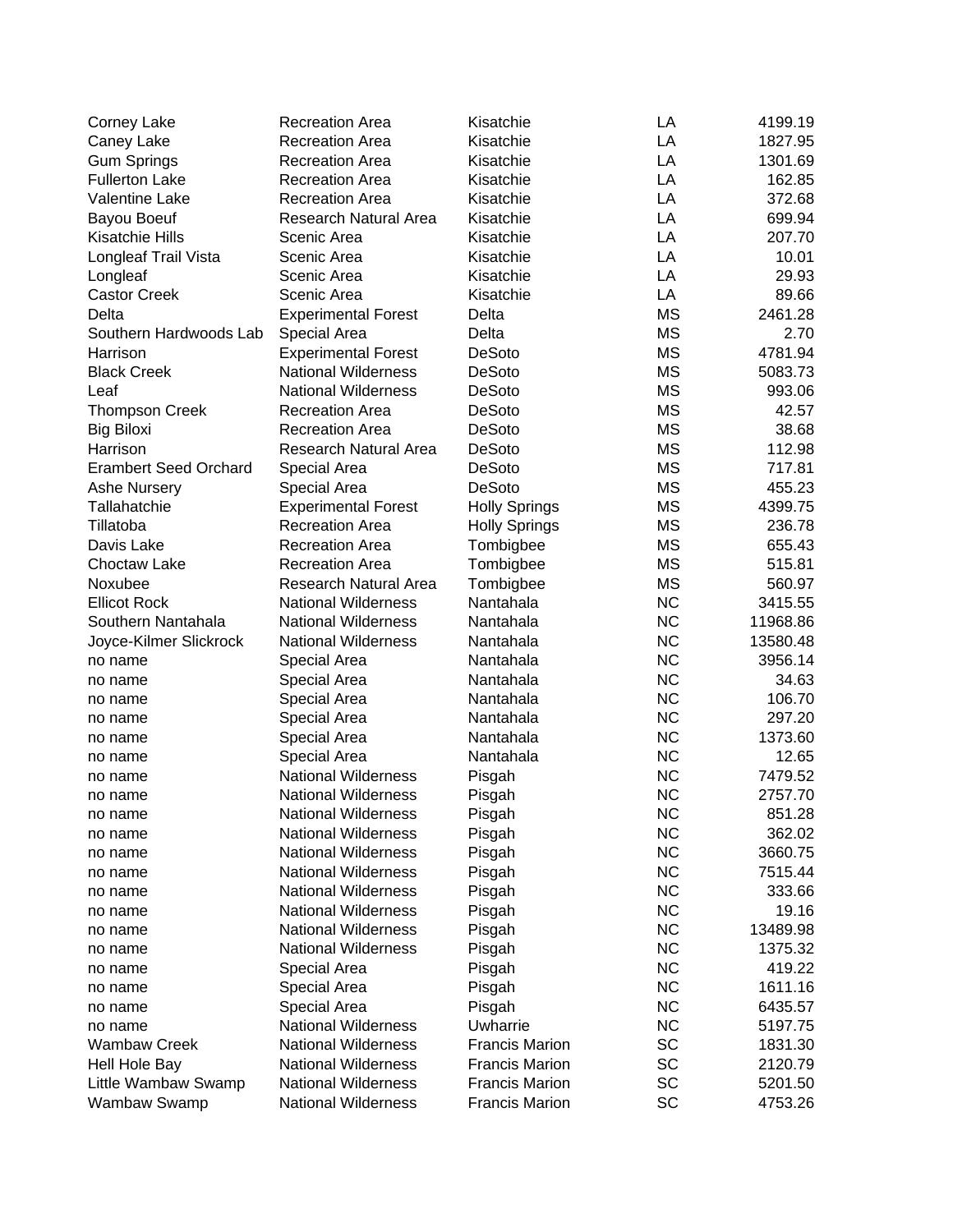| SC<br>25.20<br>Special Area<br><b>Francis Marion</b><br>no name<br>SC<br><b>Francis Marion</b><br>1004.08<br>Special Area<br>no name<br><b>SC</b><br>5.69<br><b>Francis Marion</b><br>Special Area<br>no name<br><b>SC</b><br><b>Francis Marion</b><br>22.37<br>Special Area<br>no name<br>SC<br>6.18<br><b>Francis Marion</b><br>Special Area<br>no name<br>SC<br>24.59<br>Special Area<br><b>Francis Marion</b><br>no name<br>SC<br>18.88<br>Special Area<br><b>Francis Marion</b><br>no name<br>SC<br><b>Francis Marion</b><br>1.55<br>Special Area<br>no name<br>SC<br>5947.34<br><b>Francis Marion</b><br>Special Area<br>no name<br>SC<br><b>Francis Marion</b><br>2.90<br>Special Area<br>no name<br><b>SC</b><br>43.91<br><b>Francis Marion</b><br>Special Area<br>no name<br><b>SC</b><br>Special Area<br><b>Francis Marion</b><br>34.03<br>no name<br>SC<br>6.22<br>Special Area<br><b>Francis Marion</b><br>no name<br>SC<br>22.18<br>Special Area<br><b>Francis Marion</b><br>no name<br><b>SC</b><br>9.71<br>Special Area<br><b>Francis Marion</b><br>no name<br>SC<br>996.16<br><b>Francis Marion</b><br>Special Area<br>no name<br>SC<br>71.60<br><b>Francis Marion</b><br>Special Area<br>no name<br>SC<br><b>Francis Marion</b><br>30.37<br>Special Area<br>no name<br><b>SC</b><br><b>Francis Marion</b><br>26.26<br>Special Area<br>no name<br><b>SC</b><br><b>Francis Marion</b><br>7.15<br>Special Area<br>no name<br>SC<br><b>Ellicot Rock</b><br><b>National Wilderness</b><br>Sumter<br>8307.03<br><b>TN</b><br><b>National Wilderness</b><br>Cherokee<br>6358.25<br><b>Big Laurel Branch</b><br><b>TN</b><br><b>National Wilderness</b><br>Cherokee<br>7967.41<br>Sampson Mountain<br><b>TN</b><br>Joyce-Kilmer<br><b>National Wilderness</b><br>Cherokee<br>3819.32<br><b>TN</b><br><b>National Wilderness</b><br>Cherokee<br>3845.95<br><b>Bald River Gorge</b><br>Gee Creek<br><b>TN</b><br><b>National Wilderness</b><br>Cherokee<br>2558.55<br><b>TN</b><br>Little Frog Mountain<br><b>National Wilderness</b><br>Cherokee<br>4636.40<br><b>TN</b><br><b>National Wilderness</b><br>Cherokee<br><b>Big Frog Mountain</b><br>7996.80<br><b>TN</b><br>Cohutta<br><b>National Wilderness</b><br>Cherokee<br>1745.98<br><b>TN</b><br><b>Citico Creek</b><br><b>National Wilderness</b><br>Cherokee<br>16210.86<br><b>TN</b><br>Pond Mountain<br><b>National Wilderness</b><br>Cherokee<br>6934.18<br><b>TN</b><br>Unaka Mountain<br><b>National Wilderness</b><br>Cherokee<br>4471.56<br><b>TX</b><br><b>Experimental Forest</b><br>2582.60<br>Stephen F. Austin<br>Angelina<br>TX<br>234.98<br><b>National Recreation Area</b><br><b>Harvey Creek</b><br>Angelina<br><b>TX</b><br><b>Turkey Hill</b><br><b>National Wilderness</b><br>5534.45<br>Angelina<br><b>TX</b><br><b>National Wilderness</b><br>Angelina<br>13197.11<br><b>Upland Island</b><br>TX<br>3521.96<br><b>Big Slough</b><br><b>National Wilderness</b><br>Davy Crockett<br><b>Indian Mounds</b><br>Sabine<br>TX<br>12221.59<br><b>National Wilderness</b><br><b>TX</b><br><b>National Wilderness</b><br>Sam Houston<br>3989.55<br>no name<br><b>National Wilderness</b><br>George Washington-Jeffers VA<br>Saint Marys<br>9825.36<br>9322.16<br>Rough Mountain<br><b>National Wilderness</b><br>George Washington-Jeffers VA<br>Little Dry Run<br><b>National Wilderness</b><br>George Washington-Jeffers VA<br>2853.95<br><b>Little Wilson Creek</b><br><b>National Wilderness</b><br>George Washington-Jeffers VA<br>3714.82<br><b>Rich Hole</b><br>George Washington-Jeffers VA<br>6528.80<br><b>National Wilderness</b><br><b>Barbours Creek</b><br><b>National Wilderness</b><br>George Washington-Jeffers VA<br>5500.93<br><b>Shawvers Run</b><br><b>National Wilderness</b><br>George Washington-Jeffers VA<br>3538.91<br>George Washington-Jeffers VA<br>Peters Mountain<br><b>National Wilderness</b><br>3324.62<br>Lewis Fork<br><b>National Wilderness</b><br>George Washington-Jeffers VA<br>5764.81<br><b>National Wilderness</b><br>George Washington-Jeffers VA<br>6574.69<br><b>Ramseys Draft</b><br>Mountain Lake<br><b>National Wilderness</b><br>George Washington-Jeffers VA<br>11031.81<br>George Washington-Jeffers VA | no name                 | Special Area               | <b>Francis Marion</b> | SC | 158.55  |
|-------------------------------------------------------------------------------------------------------------------------------------------------------------------------------------------------------------------------------------------------------------------------------------------------------------------------------------------------------------------------------------------------------------------------------------------------------------------------------------------------------------------------------------------------------------------------------------------------------------------------------------------------------------------------------------------------------------------------------------------------------------------------------------------------------------------------------------------------------------------------------------------------------------------------------------------------------------------------------------------------------------------------------------------------------------------------------------------------------------------------------------------------------------------------------------------------------------------------------------------------------------------------------------------------------------------------------------------------------------------------------------------------------------------------------------------------------------------------------------------------------------------------------------------------------------------------------------------------------------------------------------------------------------------------------------------------------------------------------------------------------------------------------------------------------------------------------------------------------------------------------------------------------------------------------------------------------------------------------------------------------------------------------------------------------------------------------------------------------------------------------------------------------------------------------------------------------------------------------------------------------------------------------------------------------------------------------------------------------------------------------------------------------------------------------------------------------------------------------------------------------------------------------------------------------------------------------------------------------------------------------------------------------------------------------------------------------------------------------------------------------------------------------------------------------------------------------------------------------------------------------------------------------------------------------------------------------------------------------------------------------------------------------------------------------------------------------------------------------------------------------------------------------------------------------------------------------------------------------------------------------------------------------------------------------------------------------------------------------------------------------------------------------------------------------------------------------------------------------------------------------------------------------------------------------------------------------------------------------------------------------------------------------------------------------------------------------------------------------------------------------------------------------------------------------------------------------------------------------------------------------------------------------------------------------------------------------------------------------------------------------------------------------------------------------------------------------------------------------------------------------------------------------------------------------------------------------------------------------------------|-------------------------|----------------------------|-----------------------|----|---------|
|                                                                                                                                                                                                                                                                                                                                                                                                                                                                                                                                                                                                                                                                                                                                                                                                                                                                                                                                                                                                                                                                                                                                                                                                                                                                                                                                                                                                                                                                                                                                                                                                                                                                                                                                                                                                                                                                                                                                                                                                                                                                                                                                                                                                                                                                                                                                                                                                                                                                                                                                                                                                                                                                                                                                                                                                                                                                                                                                                                                                                                                                                                                                                                                                                                                                                                                                                                                                                                                                                                                                                                                                                                                                                                                                                                                                                                                                                                                                                                                                                                                                                                                                                                                                                                           |                         |                            |                       |    |         |
|                                                                                                                                                                                                                                                                                                                                                                                                                                                                                                                                                                                                                                                                                                                                                                                                                                                                                                                                                                                                                                                                                                                                                                                                                                                                                                                                                                                                                                                                                                                                                                                                                                                                                                                                                                                                                                                                                                                                                                                                                                                                                                                                                                                                                                                                                                                                                                                                                                                                                                                                                                                                                                                                                                                                                                                                                                                                                                                                                                                                                                                                                                                                                                                                                                                                                                                                                                                                                                                                                                                                                                                                                                                                                                                                                                                                                                                                                                                                                                                                                                                                                                                                                                                                                                           |                         |                            |                       |    |         |
|                                                                                                                                                                                                                                                                                                                                                                                                                                                                                                                                                                                                                                                                                                                                                                                                                                                                                                                                                                                                                                                                                                                                                                                                                                                                                                                                                                                                                                                                                                                                                                                                                                                                                                                                                                                                                                                                                                                                                                                                                                                                                                                                                                                                                                                                                                                                                                                                                                                                                                                                                                                                                                                                                                                                                                                                                                                                                                                                                                                                                                                                                                                                                                                                                                                                                                                                                                                                                                                                                                                                                                                                                                                                                                                                                                                                                                                                                                                                                                                                                                                                                                                                                                                                                                           |                         |                            |                       |    |         |
|                                                                                                                                                                                                                                                                                                                                                                                                                                                                                                                                                                                                                                                                                                                                                                                                                                                                                                                                                                                                                                                                                                                                                                                                                                                                                                                                                                                                                                                                                                                                                                                                                                                                                                                                                                                                                                                                                                                                                                                                                                                                                                                                                                                                                                                                                                                                                                                                                                                                                                                                                                                                                                                                                                                                                                                                                                                                                                                                                                                                                                                                                                                                                                                                                                                                                                                                                                                                                                                                                                                                                                                                                                                                                                                                                                                                                                                                                                                                                                                                                                                                                                                                                                                                                                           |                         |                            |                       |    |         |
|                                                                                                                                                                                                                                                                                                                                                                                                                                                                                                                                                                                                                                                                                                                                                                                                                                                                                                                                                                                                                                                                                                                                                                                                                                                                                                                                                                                                                                                                                                                                                                                                                                                                                                                                                                                                                                                                                                                                                                                                                                                                                                                                                                                                                                                                                                                                                                                                                                                                                                                                                                                                                                                                                                                                                                                                                                                                                                                                                                                                                                                                                                                                                                                                                                                                                                                                                                                                                                                                                                                                                                                                                                                                                                                                                                                                                                                                                                                                                                                                                                                                                                                                                                                                                                           |                         |                            |                       |    |         |
|                                                                                                                                                                                                                                                                                                                                                                                                                                                                                                                                                                                                                                                                                                                                                                                                                                                                                                                                                                                                                                                                                                                                                                                                                                                                                                                                                                                                                                                                                                                                                                                                                                                                                                                                                                                                                                                                                                                                                                                                                                                                                                                                                                                                                                                                                                                                                                                                                                                                                                                                                                                                                                                                                                                                                                                                                                                                                                                                                                                                                                                                                                                                                                                                                                                                                                                                                                                                                                                                                                                                                                                                                                                                                                                                                                                                                                                                                                                                                                                                                                                                                                                                                                                                                                           |                         |                            |                       |    |         |
|                                                                                                                                                                                                                                                                                                                                                                                                                                                                                                                                                                                                                                                                                                                                                                                                                                                                                                                                                                                                                                                                                                                                                                                                                                                                                                                                                                                                                                                                                                                                                                                                                                                                                                                                                                                                                                                                                                                                                                                                                                                                                                                                                                                                                                                                                                                                                                                                                                                                                                                                                                                                                                                                                                                                                                                                                                                                                                                                                                                                                                                                                                                                                                                                                                                                                                                                                                                                                                                                                                                                                                                                                                                                                                                                                                                                                                                                                                                                                                                                                                                                                                                                                                                                                                           |                         |                            |                       |    |         |
|                                                                                                                                                                                                                                                                                                                                                                                                                                                                                                                                                                                                                                                                                                                                                                                                                                                                                                                                                                                                                                                                                                                                                                                                                                                                                                                                                                                                                                                                                                                                                                                                                                                                                                                                                                                                                                                                                                                                                                                                                                                                                                                                                                                                                                                                                                                                                                                                                                                                                                                                                                                                                                                                                                                                                                                                                                                                                                                                                                                                                                                                                                                                                                                                                                                                                                                                                                                                                                                                                                                                                                                                                                                                                                                                                                                                                                                                                                                                                                                                                                                                                                                                                                                                                                           |                         |                            |                       |    |         |
|                                                                                                                                                                                                                                                                                                                                                                                                                                                                                                                                                                                                                                                                                                                                                                                                                                                                                                                                                                                                                                                                                                                                                                                                                                                                                                                                                                                                                                                                                                                                                                                                                                                                                                                                                                                                                                                                                                                                                                                                                                                                                                                                                                                                                                                                                                                                                                                                                                                                                                                                                                                                                                                                                                                                                                                                                                                                                                                                                                                                                                                                                                                                                                                                                                                                                                                                                                                                                                                                                                                                                                                                                                                                                                                                                                                                                                                                                                                                                                                                                                                                                                                                                                                                                                           |                         |                            |                       |    |         |
|                                                                                                                                                                                                                                                                                                                                                                                                                                                                                                                                                                                                                                                                                                                                                                                                                                                                                                                                                                                                                                                                                                                                                                                                                                                                                                                                                                                                                                                                                                                                                                                                                                                                                                                                                                                                                                                                                                                                                                                                                                                                                                                                                                                                                                                                                                                                                                                                                                                                                                                                                                                                                                                                                                                                                                                                                                                                                                                                                                                                                                                                                                                                                                                                                                                                                                                                                                                                                                                                                                                                                                                                                                                                                                                                                                                                                                                                                                                                                                                                                                                                                                                                                                                                                                           |                         |                            |                       |    |         |
|                                                                                                                                                                                                                                                                                                                                                                                                                                                                                                                                                                                                                                                                                                                                                                                                                                                                                                                                                                                                                                                                                                                                                                                                                                                                                                                                                                                                                                                                                                                                                                                                                                                                                                                                                                                                                                                                                                                                                                                                                                                                                                                                                                                                                                                                                                                                                                                                                                                                                                                                                                                                                                                                                                                                                                                                                                                                                                                                                                                                                                                                                                                                                                                                                                                                                                                                                                                                                                                                                                                                                                                                                                                                                                                                                                                                                                                                                                                                                                                                                                                                                                                                                                                                                                           |                         |                            |                       |    |         |
|                                                                                                                                                                                                                                                                                                                                                                                                                                                                                                                                                                                                                                                                                                                                                                                                                                                                                                                                                                                                                                                                                                                                                                                                                                                                                                                                                                                                                                                                                                                                                                                                                                                                                                                                                                                                                                                                                                                                                                                                                                                                                                                                                                                                                                                                                                                                                                                                                                                                                                                                                                                                                                                                                                                                                                                                                                                                                                                                                                                                                                                                                                                                                                                                                                                                                                                                                                                                                                                                                                                                                                                                                                                                                                                                                                                                                                                                                                                                                                                                                                                                                                                                                                                                                                           |                         |                            |                       |    |         |
|                                                                                                                                                                                                                                                                                                                                                                                                                                                                                                                                                                                                                                                                                                                                                                                                                                                                                                                                                                                                                                                                                                                                                                                                                                                                                                                                                                                                                                                                                                                                                                                                                                                                                                                                                                                                                                                                                                                                                                                                                                                                                                                                                                                                                                                                                                                                                                                                                                                                                                                                                                                                                                                                                                                                                                                                                                                                                                                                                                                                                                                                                                                                                                                                                                                                                                                                                                                                                                                                                                                                                                                                                                                                                                                                                                                                                                                                                                                                                                                                                                                                                                                                                                                                                                           |                         |                            |                       |    |         |
|                                                                                                                                                                                                                                                                                                                                                                                                                                                                                                                                                                                                                                                                                                                                                                                                                                                                                                                                                                                                                                                                                                                                                                                                                                                                                                                                                                                                                                                                                                                                                                                                                                                                                                                                                                                                                                                                                                                                                                                                                                                                                                                                                                                                                                                                                                                                                                                                                                                                                                                                                                                                                                                                                                                                                                                                                                                                                                                                                                                                                                                                                                                                                                                                                                                                                                                                                                                                                                                                                                                                                                                                                                                                                                                                                                                                                                                                                                                                                                                                                                                                                                                                                                                                                                           |                         |                            |                       |    |         |
|                                                                                                                                                                                                                                                                                                                                                                                                                                                                                                                                                                                                                                                                                                                                                                                                                                                                                                                                                                                                                                                                                                                                                                                                                                                                                                                                                                                                                                                                                                                                                                                                                                                                                                                                                                                                                                                                                                                                                                                                                                                                                                                                                                                                                                                                                                                                                                                                                                                                                                                                                                                                                                                                                                                                                                                                                                                                                                                                                                                                                                                                                                                                                                                                                                                                                                                                                                                                                                                                                                                                                                                                                                                                                                                                                                                                                                                                                                                                                                                                                                                                                                                                                                                                                                           |                         |                            |                       |    |         |
|                                                                                                                                                                                                                                                                                                                                                                                                                                                                                                                                                                                                                                                                                                                                                                                                                                                                                                                                                                                                                                                                                                                                                                                                                                                                                                                                                                                                                                                                                                                                                                                                                                                                                                                                                                                                                                                                                                                                                                                                                                                                                                                                                                                                                                                                                                                                                                                                                                                                                                                                                                                                                                                                                                                                                                                                                                                                                                                                                                                                                                                                                                                                                                                                                                                                                                                                                                                                                                                                                                                                                                                                                                                                                                                                                                                                                                                                                                                                                                                                                                                                                                                                                                                                                                           |                         |                            |                       |    |         |
|                                                                                                                                                                                                                                                                                                                                                                                                                                                                                                                                                                                                                                                                                                                                                                                                                                                                                                                                                                                                                                                                                                                                                                                                                                                                                                                                                                                                                                                                                                                                                                                                                                                                                                                                                                                                                                                                                                                                                                                                                                                                                                                                                                                                                                                                                                                                                                                                                                                                                                                                                                                                                                                                                                                                                                                                                                                                                                                                                                                                                                                                                                                                                                                                                                                                                                                                                                                                                                                                                                                                                                                                                                                                                                                                                                                                                                                                                                                                                                                                                                                                                                                                                                                                                                           |                         |                            |                       |    |         |
|                                                                                                                                                                                                                                                                                                                                                                                                                                                                                                                                                                                                                                                                                                                                                                                                                                                                                                                                                                                                                                                                                                                                                                                                                                                                                                                                                                                                                                                                                                                                                                                                                                                                                                                                                                                                                                                                                                                                                                                                                                                                                                                                                                                                                                                                                                                                                                                                                                                                                                                                                                                                                                                                                                                                                                                                                                                                                                                                                                                                                                                                                                                                                                                                                                                                                                                                                                                                                                                                                                                                                                                                                                                                                                                                                                                                                                                                                                                                                                                                                                                                                                                                                                                                                                           |                         |                            |                       |    |         |
|                                                                                                                                                                                                                                                                                                                                                                                                                                                                                                                                                                                                                                                                                                                                                                                                                                                                                                                                                                                                                                                                                                                                                                                                                                                                                                                                                                                                                                                                                                                                                                                                                                                                                                                                                                                                                                                                                                                                                                                                                                                                                                                                                                                                                                                                                                                                                                                                                                                                                                                                                                                                                                                                                                                                                                                                                                                                                                                                                                                                                                                                                                                                                                                                                                                                                                                                                                                                                                                                                                                                                                                                                                                                                                                                                                                                                                                                                                                                                                                                                                                                                                                                                                                                                                           |                         |                            |                       |    |         |
|                                                                                                                                                                                                                                                                                                                                                                                                                                                                                                                                                                                                                                                                                                                                                                                                                                                                                                                                                                                                                                                                                                                                                                                                                                                                                                                                                                                                                                                                                                                                                                                                                                                                                                                                                                                                                                                                                                                                                                                                                                                                                                                                                                                                                                                                                                                                                                                                                                                                                                                                                                                                                                                                                                                                                                                                                                                                                                                                                                                                                                                                                                                                                                                                                                                                                                                                                                                                                                                                                                                                                                                                                                                                                                                                                                                                                                                                                                                                                                                                                                                                                                                                                                                                                                           |                         |                            |                       |    |         |
|                                                                                                                                                                                                                                                                                                                                                                                                                                                                                                                                                                                                                                                                                                                                                                                                                                                                                                                                                                                                                                                                                                                                                                                                                                                                                                                                                                                                                                                                                                                                                                                                                                                                                                                                                                                                                                                                                                                                                                                                                                                                                                                                                                                                                                                                                                                                                                                                                                                                                                                                                                                                                                                                                                                                                                                                                                                                                                                                                                                                                                                                                                                                                                                                                                                                                                                                                                                                                                                                                                                                                                                                                                                                                                                                                                                                                                                                                                                                                                                                                                                                                                                                                                                                                                           |                         |                            |                       |    |         |
|                                                                                                                                                                                                                                                                                                                                                                                                                                                                                                                                                                                                                                                                                                                                                                                                                                                                                                                                                                                                                                                                                                                                                                                                                                                                                                                                                                                                                                                                                                                                                                                                                                                                                                                                                                                                                                                                                                                                                                                                                                                                                                                                                                                                                                                                                                                                                                                                                                                                                                                                                                                                                                                                                                                                                                                                                                                                                                                                                                                                                                                                                                                                                                                                                                                                                                                                                                                                                                                                                                                                                                                                                                                                                                                                                                                                                                                                                                                                                                                                                                                                                                                                                                                                                                           |                         |                            |                       |    |         |
|                                                                                                                                                                                                                                                                                                                                                                                                                                                                                                                                                                                                                                                                                                                                                                                                                                                                                                                                                                                                                                                                                                                                                                                                                                                                                                                                                                                                                                                                                                                                                                                                                                                                                                                                                                                                                                                                                                                                                                                                                                                                                                                                                                                                                                                                                                                                                                                                                                                                                                                                                                                                                                                                                                                                                                                                                                                                                                                                                                                                                                                                                                                                                                                                                                                                                                                                                                                                                                                                                                                                                                                                                                                                                                                                                                                                                                                                                                                                                                                                                                                                                                                                                                                                                                           |                         |                            |                       |    |         |
|                                                                                                                                                                                                                                                                                                                                                                                                                                                                                                                                                                                                                                                                                                                                                                                                                                                                                                                                                                                                                                                                                                                                                                                                                                                                                                                                                                                                                                                                                                                                                                                                                                                                                                                                                                                                                                                                                                                                                                                                                                                                                                                                                                                                                                                                                                                                                                                                                                                                                                                                                                                                                                                                                                                                                                                                                                                                                                                                                                                                                                                                                                                                                                                                                                                                                                                                                                                                                                                                                                                                                                                                                                                                                                                                                                                                                                                                                                                                                                                                                                                                                                                                                                                                                                           |                         |                            |                       |    |         |
|                                                                                                                                                                                                                                                                                                                                                                                                                                                                                                                                                                                                                                                                                                                                                                                                                                                                                                                                                                                                                                                                                                                                                                                                                                                                                                                                                                                                                                                                                                                                                                                                                                                                                                                                                                                                                                                                                                                                                                                                                                                                                                                                                                                                                                                                                                                                                                                                                                                                                                                                                                                                                                                                                                                                                                                                                                                                                                                                                                                                                                                                                                                                                                                                                                                                                                                                                                                                                                                                                                                                                                                                                                                                                                                                                                                                                                                                                                                                                                                                                                                                                                                                                                                                                                           |                         |                            |                       |    |         |
|                                                                                                                                                                                                                                                                                                                                                                                                                                                                                                                                                                                                                                                                                                                                                                                                                                                                                                                                                                                                                                                                                                                                                                                                                                                                                                                                                                                                                                                                                                                                                                                                                                                                                                                                                                                                                                                                                                                                                                                                                                                                                                                                                                                                                                                                                                                                                                                                                                                                                                                                                                                                                                                                                                                                                                                                                                                                                                                                                                                                                                                                                                                                                                                                                                                                                                                                                                                                                                                                                                                                                                                                                                                                                                                                                                                                                                                                                                                                                                                                                                                                                                                                                                                                                                           |                         |                            |                       |    |         |
|                                                                                                                                                                                                                                                                                                                                                                                                                                                                                                                                                                                                                                                                                                                                                                                                                                                                                                                                                                                                                                                                                                                                                                                                                                                                                                                                                                                                                                                                                                                                                                                                                                                                                                                                                                                                                                                                                                                                                                                                                                                                                                                                                                                                                                                                                                                                                                                                                                                                                                                                                                                                                                                                                                                                                                                                                                                                                                                                                                                                                                                                                                                                                                                                                                                                                                                                                                                                                                                                                                                                                                                                                                                                                                                                                                                                                                                                                                                                                                                                                                                                                                                                                                                                                                           |                         |                            |                       |    |         |
|                                                                                                                                                                                                                                                                                                                                                                                                                                                                                                                                                                                                                                                                                                                                                                                                                                                                                                                                                                                                                                                                                                                                                                                                                                                                                                                                                                                                                                                                                                                                                                                                                                                                                                                                                                                                                                                                                                                                                                                                                                                                                                                                                                                                                                                                                                                                                                                                                                                                                                                                                                                                                                                                                                                                                                                                                                                                                                                                                                                                                                                                                                                                                                                                                                                                                                                                                                                                                                                                                                                                                                                                                                                                                                                                                                                                                                                                                                                                                                                                                                                                                                                                                                                                                                           |                         |                            |                       |    |         |
|                                                                                                                                                                                                                                                                                                                                                                                                                                                                                                                                                                                                                                                                                                                                                                                                                                                                                                                                                                                                                                                                                                                                                                                                                                                                                                                                                                                                                                                                                                                                                                                                                                                                                                                                                                                                                                                                                                                                                                                                                                                                                                                                                                                                                                                                                                                                                                                                                                                                                                                                                                                                                                                                                                                                                                                                                                                                                                                                                                                                                                                                                                                                                                                                                                                                                                                                                                                                                                                                                                                                                                                                                                                                                                                                                                                                                                                                                                                                                                                                                                                                                                                                                                                                                                           |                         |                            |                       |    |         |
|                                                                                                                                                                                                                                                                                                                                                                                                                                                                                                                                                                                                                                                                                                                                                                                                                                                                                                                                                                                                                                                                                                                                                                                                                                                                                                                                                                                                                                                                                                                                                                                                                                                                                                                                                                                                                                                                                                                                                                                                                                                                                                                                                                                                                                                                                                                                                                                                                                                                                                                                                                                                                                                                                                                                                                                                                                                                                                                                                                                                                                                                                                                                                                                                                                                                                                                                                                                                                                                                                                                                                                                                                                                                                                                                                                                                                                                                                                                                                                                                                                                                                                                                                                                                                                           |                         |                            |                       |    |         |
|                                                                                                                                                                                                                                                                                                                                                                                                                                                                                                                                                                                                                                                                                                                                                                                                                                                                                                                                                                                                                                                                                                                                                                                                                                                                                                                                                                                                                                                                                                                                                                                                                                                                                                                                                                                                                                                                                                                                                                                                                                                                                                                                                                                                                                                                                                                                                                                                                                                                                                                                                                                                                                                                                                                                                                                                                                                                                                                                                                                                                                                                                                                                                                                                                                                                                                                                                                                                                                                                                                                                                                                                                                                                                                                                                                                                                                                                                                                                                                                                                                                                                                                                                                                                                                           |                         |                            |                       |    |         |
|                                                                                                                                                                                                                                                                                                                                                                                                                                                                                                                                                                                                                                                                                                                                                                                                                                                                                                                                                                                                                                                                                                                                                                                                                                                                                                                                                                                                                                                                                                                                                                                                                                                                                                                                                                                                                                                                                                                                                                                                                                                                                                                                                                                                                                                                                                                                                                                                                                                                                                                                                                                                                                                                                                                                                                                                                                                                                                                                                                                                                                                                                                                                                                                                                                                                                                                                                                                                                                                                                                                                                                                                                                                                                                                                                                                                                                                                                                                                                                                                                                                                                                                                                                                                                                           |                         |                            |                       |    |         |
|                                                                                                                                                                                                                                                                                                                                                                                                                                                                                                                                                                                                                                                                                                                                                                                                                                                                                                                                                                                                                                                                                                                                                                                                                                                                                                                                                                                                                                                                                                                                                                                                                                                                                                                                                                                                                                                                                                                                                                                                                                                                                                                                                                                                                                                                                                                                                                                                                                                                                                                                                                                                                                                                                                                                                                                                                                                                                                                                                                                                                                                                                                                                                                                                                                                                                                                                                                                                                                                                                                                                                                                                                                                                                                                                                                                                                                                                                                                                                                                                                                                                                                                                                                                                                                           |                         |                            |                       |    |         |
|                                                                                                                                                                                                                                                                                                                                                                                                                                                                                                                                                                                                                                                                                                                                                                                                                                                                                                                                                                                                                                                                                                                                                                                                                                                                                                                                                                                                                                                                                                                                                                                                                                                                                                                                                                                                                                                                                                                                                                                                                                                                                                                                                                                                                                                                                                                                                                                                                                                                                                                                                                                                                                                                                                                                                                                                                                                                                                                                                                                                                                                                                                                                                                                                                                                                                                                                                                                                                                                                                                                                                                                                                                                                                                                                                                                                                                                                                                                                                                                                                                                                                                                                                                                                                                           |                         |                            |                       |    |         |
|                                                                                                                                                                                                                                                                                                                                                                                                                                                                                                                                                                                                                                                                                                                                                                                                                                                                                                                                                                                                                                                                                                                                                                                                                                                                                                                                                                                                                                                                                                                                                                                                                                                                                                                                                                                                                                                                                                                                                                                                                                                                                                                                                                                                                                                                                                                                                                                                                                                                                                                                                                                                                                                                                                                                                                                                                                                                                                                                                                                                                                                                                                                                                                                                                                                                                                                                                                                                                                                                                                                                                                                                                                                                                                                                                                                                                                                                                                                                                                                                                                                                                                                                                                                                                                           |                         |                            |                       |    |         |
|                                                                                                                                                                                                                                                                                                                                                                                                                                                                                                                                                                                                                                                                                                                                                                                                                                                                                                                                                                                                                                                                                                                                                                                                                                                                                                                                                                                                                                                                                                                                                                                                                                                                                                                                                                                                                                                                                                                                                                                                                                                                                                                                                                                                                                                                                                                                                                                                                                                                                                                                                                                                                                                                                                                                                                                                                                                                                                                                                                                                                                                                                                                                                                                                                                                                                                                                                                                                                                                                                                                                                                                                                                                                                                                                                                                                                                                                                                                                                                                                                                                                                                                                                                                                                                           |                         |                            |                       |    |         |
|                                                                                                                                                                                                                                                                                                                                                                                                                                                                                                                                                                                                                                                                                                                                                                                                                                                                                                                                                                                                                                                                                                                                                                                                                                                                                                                                                                                                                                                                                                                                                                                                                                                                                                                                                                                                                                                                                                                                                                                                                                                                                                                                                                                                                                                                                                                                                                                                                                                                                                                                                                                                                                                                                                                                                                                                                                                                                                                                                                                                                                                                                                                                                                                                                                                                                                                                                                                                                                                                                                                                                                                                                                                                                                                                                                                                                                                                                                                                                                                                                                                                                                                                                                                                                                           |                         |                            |                       |    |         |
|                                                                                                                                                                                                                                                                                                                                                                                                                                                                                                                                                                                                                                                                                                                                                                                                                                                                                                                                                                                                                                                                                                                                                                                                                                                                                                                                                                                                                                                                                                                                                                                                                                                                                                                                                                                                                                                                                                                                                                                                                                                                                                                                                                                                                                                                                                                                                                                                                                                                                                                                                                                                                                                                                                                                                                                                                                                                                                                                                                                                                                                                                                                                                                                                                                                                                                                                                                                                                                                                                                                                                                                                                                                                                                                                                                                                                                                                                                                                                                                                                                                                                                                                                                                                                                           |                         |                            |                       |    |         |
|                                                                                                                                                                                                                                                                                                                                                                                                                                                                                                                                                                                                                                                                                                                                                                                                                                                                                                                                                                                                                                                                                                                                                                                                                                                                                                                                                                                                                                                                                                                                                                                                                                                                                                                                                                                                                                                                                                                                                                                                                                                                                                                                                                                                                                                                                                                                                                                                                                                                                                                                                                                                                                                                                                                                                                                                                                                                                                                                                                                                                                                                                                                                                                                                                                                                                                                                                                                                                                                                                                                                                                                                                                                                                                                                                                                                                                                                                                                                                                                                                                                                                                                                                                                                                                           |                         |                            |                       |    |         |
|                                                                                                                                                                                                                                                                                                                                                                                                                                                                                                                                                                                                                                                                                                                                                                                                                                                                                                                                                                                                                                                                                                                                                                                                                                                                                                                                                                                                                                                                                                                                                                                                                                                                                                                                                                                                                                                                                                                                                                                                                                                                                                                                                                                                                                                                                                                                                                                                                                                                                                                                                                                                                                                                                                                                                                                                                                                                                                                                                                                                                                                                                                                                                                                                                                                                                                                                                                                                                                                                                                                                                                                                                                                                                                                                                                                                                                                                                                                                                                                                                                                                                                                                                                                                                                           |                         |                            |                       |    |         |
|                                                                                                                                                                                                                                                                                                                                                                                                                                                                                                                                                                                                                                                                                                                                                                                                                                                                                                                                                                                                                                                                                                                                                                                                                                                                                                                                                                                                                                                                                                                                                                                                                                                                                                                                                                                                                                                                                                                                                                                                                                                                                                                                                                                                                                                                                                                                                                                                                                                                                                                                                                                                                                                                                                                                                                                                                                                                                                                                                                                                                                                                                                                                                                                                                                                                                                                                                                                                                                                                                                                                                                                                                                                                                                                                                                                                                                                                                                                                                                                                                                                                                                                                                                                                                                           |                         |                            |                       |    |         |
|                                                                                                                                                                                                                                                                                                                                                                                                                                                                                                                                                                                                                                                                                                                                                                                                                                                                                                                                                                                                                                                                                                                                                                                                                                                                                                                                                                                                                                                                                                                                                                                                                                                                                                                                                                                                                                                                                                                                                                                                                                                                                                                                                                                                                                                                                                                                                                                                                                                                                                                                                                                                                                                                                                                                                                                                                                                                                                                                                                                                                                                                                                                                                                                                                                                                                                                                                                                                                                                                                                                                                                                                                                                                                                                                                                                                                                                                                                                                                                                                                                                                                                                                                                                                                                           |                         |                            |                       |    |         |
|                                                                                                                                                                                                                                                                                                                                                                                                                                                                                                                                                                                                                                                                                                                                                                                                                                                                                                                                                                                                                                                                                                                                                                                                                                                                                                                                                                                                                                                                                                                                                                                                                                                                                                                                                                                                                                                                                                                                                                                                                                                                                                                                                                                                                                                                                                                                                                                                                                                                                                                                                                                                                                                                                                                                                                                                                                                                                                                                                                                                                                                                                                                                                                                                                                                                                                                                                                                                                                                                                                                                                                                                                                                                                                                                                                                                                                                                                                                                                                                                                                                                                                                                                                                                                                           |                         |                            |                       |    |         |
|                                                                                                                                                                                                                                                                                                                                                                                                                                                                                                                                                                                                                                                                                                                                                                                                                                                                                                                                                                                                                                                                                                                                                                                                                                                                                                                                                                                                                                                                                                                                                                                                                                                                                                                                                                                                                                                                                                                                                                                                                                                                                                                                                                                                                                                                                                                                                                                                                                                                                                                                                                                                                                                                                                                                                                                                                                                                                                                                                                                                                                                                                                                                                                                                                                                                                                                                                                                                                                                                                                                                                                                                                                                                                                                                                                                                                                                                                                                                                                                                                                                                                                                                                                                                                                           |                         |                            |                       |    |         |
|                                                                                                                                                                                                                                                                                                                                                                                                                                                                                                                                                                                                                                                                                                                                                                                                                                                                                                                                                                                                                                                                                                                                                                                                                                                                                                                                                                                                                                                                                                                                                                                                                                                                                                                                                                                                                                                                                                                                                                                                                                                                                                                                                                                                                                                                                                                                                                                                                                                                                                                                                                                                                                                                                                                                                                                                                                                                                                                                                                                                                                                                                                                                                                                                                                                                                                                                                                                                                                                                                                                                                                                                                                                                                                                                                                                                                                                                                                                                                                                                                                                                                                                                                                                                                                           |                         |                            |                       |    |         |
|                                                                                                                                                                                                                                                                                                                                                                                                                                                                                                                                                                                                                                                                                                                                                                                                                                                                                                                                                                                                                                                                                                                                                                                                                                                                                                                                                                                                                                                                                                                                                                                                                                                                                                                                                                                                                                                                                                                                                                                                                                                                                                                                                                                                                                                                                                                                                                                                                                                                                                                                                                                                                                                                                                                                                                                                                                                                                                                                                                                                                                                                                                                                                                                                                                                                                                                                                                                                                                                                                                                                                                                                                                                                                                                                                                                                                                                                                                                                                                                                                                                                                                                                                                                                                                           |                         |                            |                       |    |         |
|                                                                                                                                                                                                                                                                                                                                                                                                                                                                                                                                                                                                                                                                                                                                                                                                                                                                                                                                                                                                                                                                                                                                                                                                                                                                                                                                                                                                                                                                                                                                                                                                                                                                                                                                                                                                                                                                                                                                                                                                                                                                                                                                                                                                                                                                                                                                                                                                                                                                                                                                                                                                                                                                                                                                                                                                                                                                                                                                                                                                                                                                                                                                                                                                                                                                                                                                                                                                                                                                                                                                                                                                                                                                                                                                                                                                                                                                                                                                                                                                                                                                                                                                                                                                                                           |                         |                            |                       |    |         |
|                                                                                                                                                                                                                                                                                                                                                                                                                                                                                                                                                                                                                                                                                                                                                                                                                                                                                                                                                                                                                                                                                                                                                                                                                                                                                                                                                                                                                                                                                                                                                                                                                                                                                                                                                                                                                                                                                                                                                                                                                                                                                                                                                                                                                                                                                                                                                                                                                                                                                                                                                                                                                                                                                                                                                                                                                                                                                                                                                                                                                                                                                                                                                                                                                                                                                                                                                                                                                                                                                                                                                                                                                                                                                                                                                                                                                                                                                                                                                                                                                                                                                                                                                                                                                                           |                         |                            |                       |    |         |
|                                                                                                                                                                                                                                                                                                                                                                                                                                                                                                                                                                                                                                                                                                                                                                                                                                                                                                                                                                                                                                                                                                                                                                                                                                                                                                                                                                                                                                                                                                                                                                                                                                                                                                                                                                                                                                                                                                                                                                                                                                                                                                                                                                                                                                                                                                                                                                                                                                                                                                                                                                                                                                                                                                                                                                                                                                                                                                                                                                                                                                                                                                                                                                                                                                                                                                                                                                                                                                                                                                                                                                                                                                                                                                                                                                                                                                                                                                                                                                                                                                                                                                                                                                                                                                           |                         |                            |                       |    |         |
|                                                                                                                                                                                                                                                                                                                                                                                                                                                                                                                                                                                                                                                                                                                                                                                                                                                                                                                                                                                                                                                                                                                                                                                                                                                                                                                                                                                                                                                                                                                                                                                                                                                                                                                                                                                                                                                                                                                                                                                                                                                                                                                                                                                                                                                                                                                                                                                                                                                                                                                                                                                                                                                                                                                                                                                                                                                                                                                                                                                                                                                                                                                                                                                                                                                                                                                                                                                                                                                                                                                                                                                                                                                                                                                                                                                                                                                                                                                                                                                                                                                                                                                                                                                                                                           |                         |                            |                       |    |         |
|                                                                                                                                                                                                                                                                                                                                                                                                                                                                                                                                                                                                                                                                                                                                                                                                                                                                                                                                                                                                                                                                                                                                                                                                                                                                                                                                                                                                                                                                                                                                                                                                                                                                                                                                                                                                                                                                                                                                                                                                                                                                                                                                                                                                                                                                                                                                                                                                                                                                                                                                                                                                                                                                                                                                                                                                                                                                                                                                                                                                                                                                                                                                                                                                                                                                                                                                                                                                                                                                                                                                                                                                                                                                                                                                                                                                                                                                                                                                                                                                                                                                                                                                                                                                                                           | <b>Kimberling Creek</b> | <b>National Wilderness</b> |                       |    | 5678.51 |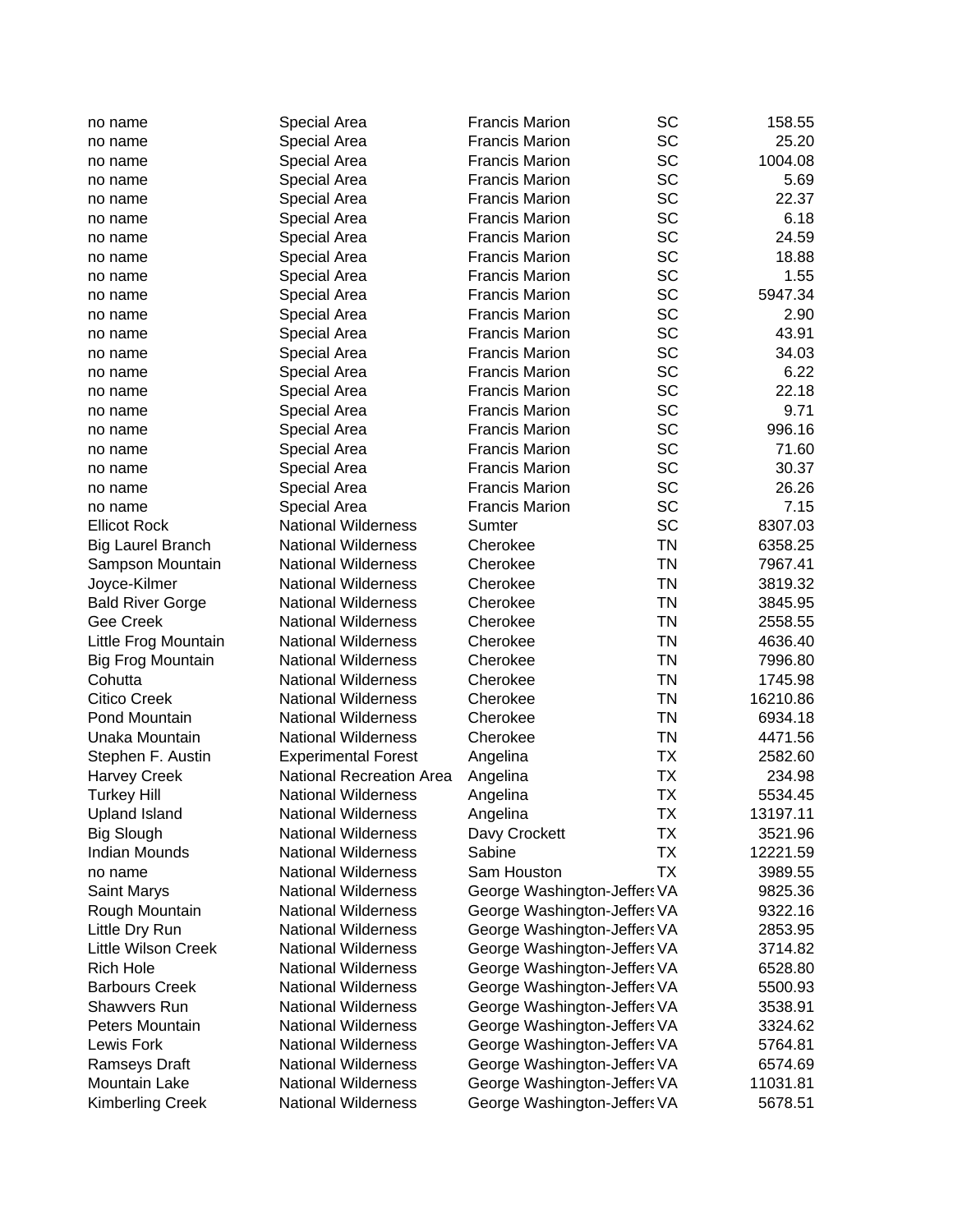| <b>Beartown</b>      | <b>National Wilderness</b> | George Washington-Jeffers VA | 5656.37    |
|----------------------|----------------------------|------------------------------|------------|
| Priest               | <b>National Wilderness</b> | George Washington-Jeffers VA | 5982.52    |
| Three Ridges         | <b>National Wilderness</b> | George Washington-Jeffers VA | 4745.24    |
| James River Face     | <b>National Wilderness</b> | George Washington-Jeffers VA | 8908.15    |
| <b>Thunder Ridge</b> | <b>National Wilderness</b> | George Washington-Jeffers VA | 2426.48    |
| <b>TOTALS</b>        |                            |                              | 784,231.24 |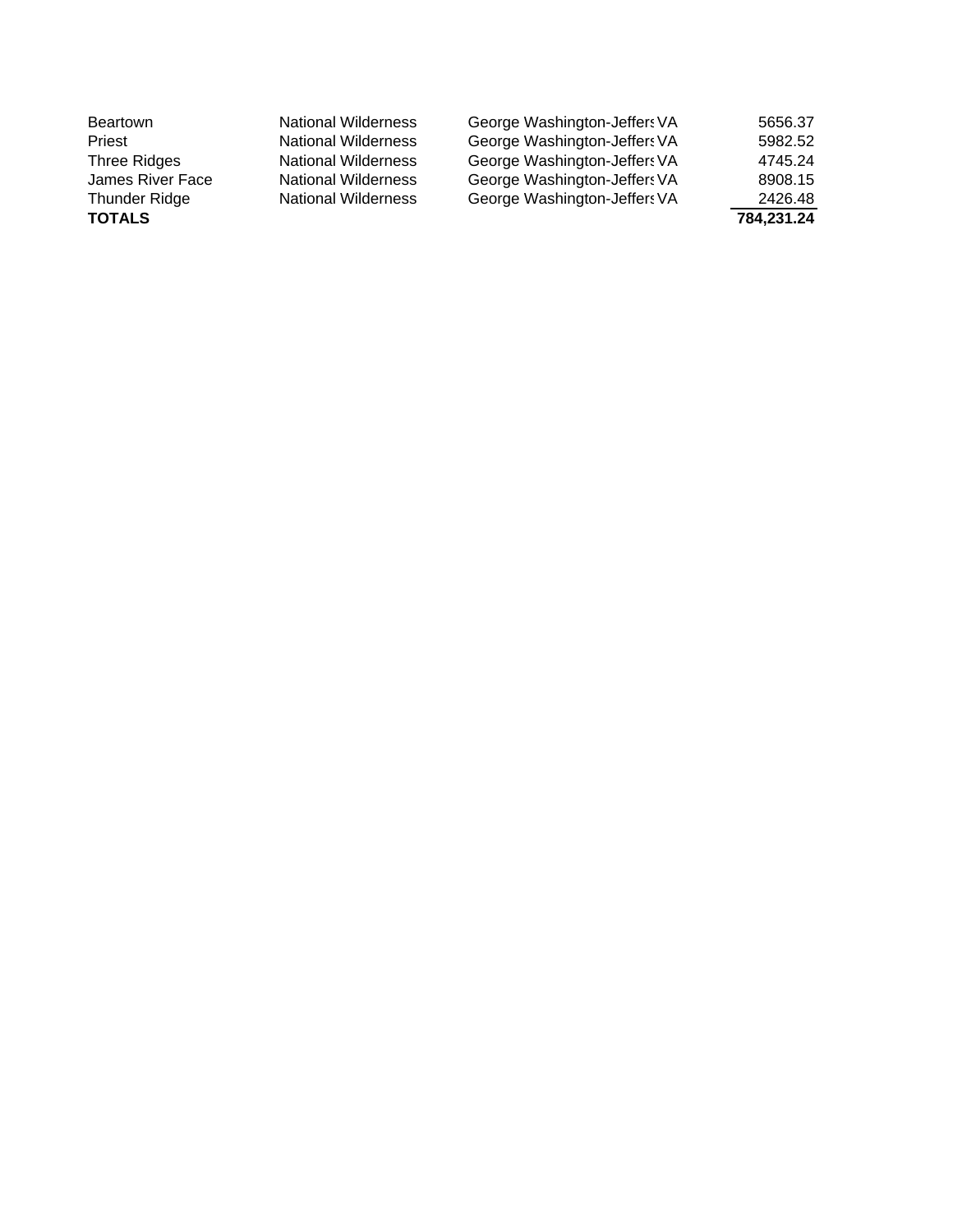| <b>Private</b> | % PVT | <b>FS</b> | %FS  |          | Not Defined % Not Defined |
|----------------|-------|-----------|------|----------|---------------------------|
| 0.00           | 0.00  | 0.00      | 0.00 | 934.54   | 100.00                    |
| 0.00           | 0.00  | 0.00      | 0.00 | 40.45    | 100.00                    |
| 0.00           | 0.00  | 0.00      | 0.00 | 85.65    | 100.00                    |
| 0.00           | 0.00  | 0.00      | 0.00 | 130.68   | 100.00                    |
| 507.09         | 6.85  | 0.00      | 0.00 | 6893.57  | 93.15                     |
| 0.00           | 0.00  | 0.00      | 0.00 | 9103.49  | 100.00                    |
| 0.00           | 0.00  | 0.00      | 0.00 | 373.27   | 100.00                    |
| 0.00           | 0.00  | 0.00      | 0.00 | 557.67   | 100.00                    |
| 0.00           | 0.00  | 0.00      | 0.00 | 339.64   | 100.00                    |
| 0.00           | 0.00  | 0.00      | 0.00 | 22.62    | 100.00                    |
| 0.00           | 0.00  | 0.00      | 0.00 | 199.55   | 100.00                    |
| 0.00           | 0.00  | 0.00      | 0.00 | 36.29    | 100.00                    |
| 476.88         | 78.77 | 0.00      | 0.00 | 128.50   | 21.23                     |
| 37.53          | 4.00  | 0.00      | 0.00 | 900.73   | 96.00                     |
| 157.24         | 0.61  | 0.00      | 0.00 | 25678.61 | 99.39                     |
| 0.00           | 0.00  | 0.00      | 0.00 | 6.62     | 100.00                    |
| 0.00           | 0.00  | 0.00      | 0.00 | 169.40   | 100.00                    |
| 0.00           | 0.00  | 0.00      | 0.00 | 421.47   | 100.00                    |
| 0.00           | 0.00  | 0.00      | 0.00 | 152.41   | 100.00                    |
| 98.14          | 18.20 | 0.00      | 0.00 | 441.13   | 81.80                     |
| 0.00           | 0.00  | 0.00      | 0.00 | 310.74   | 100.00                    |
| 101.27         | 92.21 | 0.00      | 0.00 | 8.56     | 7.79                      |
| 0.00           | 0.00  | 0.00      | 0.00 | 116.50   | 100.00                    |
| 0.00           | 0.00  | 0.00      | 0.00 | 121.81   | 100.00                    |
| 0.00           | 0.00  | 0.00      | 0.00 | 1184.38  | 100.00                    |
| 41.73          | 0.37  | 0.00      | 0.00 | 11094.57 | 99.63                     |
| 0.00           | 0.00  | 0.00      | 0.00 | 6298.67  | 100.00                    |
| 0.00           | 0.00  | 0.00      | 0.00 | 9532.75  | 100.00                    |
| 698.89         | 14.04 | 0.00      | 0.00 | 4277.50  | 85.96                     |
| 1593.22        | 14.76 | 0.00      | 0.00 | 9202.49  | 85.24                     |
| 0.00           | 0.00  | 0.00      | 0.00 | 14290.63 | 100.00                    |
| 0.00           | 0.00  | 0.00      | 0.00 | 7192.38  | 100.00                    |
| 0.00           | 0.00  | 0.00      | 0.00 | 712.17   | 100.00                    |
| 852.67         | 7.12  | 0.00      | 0.00 | 11115.19 | 92.88                     |
| 184.04         | 1.74  | 0.00      | 0.00 | 10401.47 | 98.26                     |
| 0.00           | 0.00  | 0.00      | 0.00 | 15306.37 | 100.00                    |
| 120.95         | 0.72  | 0.00      | 0.00 | 16669.55 | 99.28                     |
| 366.14         | 3.16  | 0.00      | 0.00 | 11232.55 | 96.84                     |
| 36.39          | 14.36 | 0.00      | 0.00 | 217.09   | 85.64                     |
| 0.00           | 0.00  | 0.00      | 0.00 | 84.58    | 100.00                    |
| 0.00           | 0.00  | 0.00      | 0.00 | 934.12   | 100.00                    |
| 7163.85        | 22.05 | 1419.22   | 4.37 | 23903.08 | 73.58                     |
| 0.00           | 0.00  | 0.00      | 0.00 | 140.38   | 100.00                    |
| 0.00           | 0.00  | 0.00      | 0.00 | 389.41   | 100.00                    |
| 0.00           | 0.00  | 0.00      | 0.00 | 428.71   | 100.00                    |
| 0.00           | 0.00  | 0.00      | 0.00 | 203.43   | 100.00                    |
| 0.00           | 0.00  | 0.00      | 0.00 | 240.12   | 100.00                    |
| 0.00           | 0.00  | 0.00      | 0.00 | 707.67   | 100.00                    |
| 0.00           | 0.00  | 0.00      | 0.00 | 303.47   | 100.00                    |
| 0.00           | 0.00  | 0.00      | 0.00 | 481.03   | 100.00                    |
| 89.71          | 68.00 | 0.00      | 0.00 | 42.21    | 32.00                     |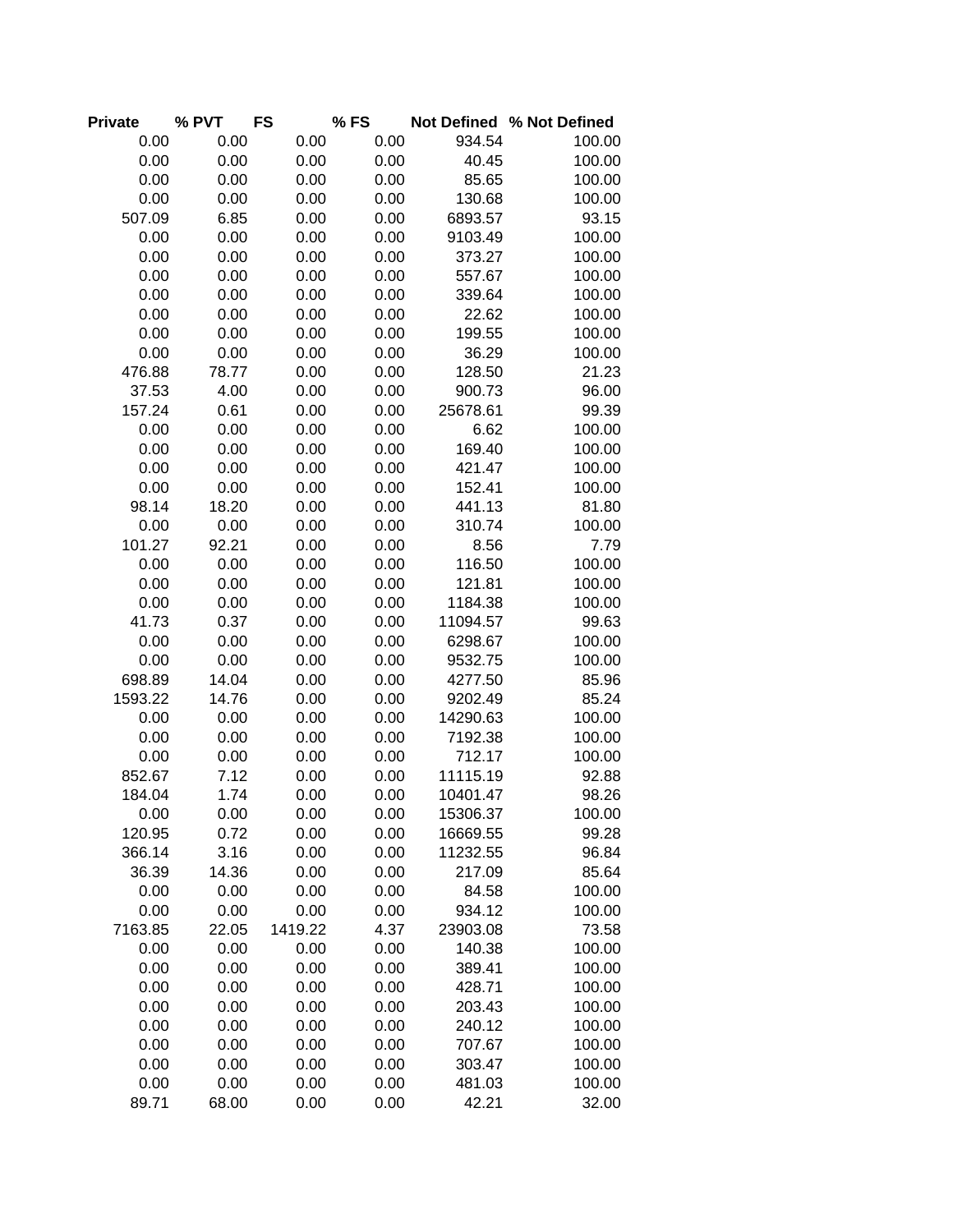| 0.00    | 0.00  | 0.00 | 0.00 | 908.47   | 100.00 |
|---------|-------|------|------|----------|--------|
| 0.00    | 0.00  | 0.00 | 0.00 | 9.68     | 100.00 |
| 0.00    | 0.00  | 0.00 | 0.00 | 1.33     | 100.00 |
| 0.00    | 0.00  | 0.00 | 0.00 | 3.07     | 100.00 |
| 0.00    | 0.00  | 0.00 | 0.00 | 4.55     | 100.00 |
| 0.00    | 0.00  | 0.00 | 0.00 | 2.56     | 100.00 |
| 0.00    | 0.00  | 0.00 | 0.00 | 53.87    | 100.00 |
| 11.89   | 0.15  | 0.00 | 0.00 | 7878.03  | 99.85  |
| 0.00    | 0.00  | 0.00 | 0.00 | 3064.32  | 100.00 |
| 0.00    | 0.00  | 0.00 | 0.00 | 1146.59  | 100.00 |
| 0.00    | 0.00  | 0.00 | 0.00 | 14298.31 | 100.00 |
| 0.00    | 0.00  | 0.00 | 0.00 | 13833.56 | 100.00 |
| 0.00    | 0.00  | 0.00 | 0.00 | 155.58   | 100.00 |
| 0.00    | 0.00  | 0.00 | 0.00 | 2788.56  | 100.00 |
| 0.00    | 0.00  | 0.00 | 0.00 | 380.91   | 100.00 |
| 7011.46 | 19.87 | 0.00 | 0.00 | 28274.50 | 80.13  |
| 0.00    | 0.00  | 0.00 | 0.00 | 16453.57 | 100.00 |
| 0.00    | 0.00  | 0.00 | 0.00 | 10346.36 | 100.00 |
| 0.00    | 0.00  |      | 0.00 | 9228.60  | 100.00 |
|         |       | 0.00 |      |          |        |
| 0.00    | 0.00  | 0.00 | 0.00 | 7914.66  | 100.00 |
| 591.63  | 5.63  | 0.00 | 0.00 | 9914.28  | 94.37  |
| 0.00    | 0.00  | 0.00 | 0.00 | 135.71   | 100.00 |
| 0.00    | 0.00  | 0.00 | 0.00 | 11757.87 | 100.00 |
| 0.00    | 0.00  | 0.00 | 0.00 | 2022.83  | 100.00 |
| 0.00    | 0.00  | 0.00 | 0.00 | 12834.94 | 100.00 |
| 0.00    | 0.00  | 0.00 | 0.00 | 12.19    | 100.00 |
| 0.00    | 0.00  | 0.00 | 0.00 | 4.07     | 100.00 |
| 0.00    | 0.00  | 0.00 | 0.00 | 30.45    | 100.00 |
| 0.00    | 0.00  | 0.00 | 0.00 | 24.46    | 100.00 |
| 0.00    | 0.00  | 0.00 | 0.00 | 4.75     | 100.00 |
| 0.00    | 0.00  | 0.00 | 0.00 | 8.71     | 100.00 |
| 0.00    | 0.00  | 0.00 | 0.00 | 1024.55  | 100.00 |
| 0.00    | 0.00  | 0.00 | 0.00 | 324.13   | 100.00 |
| 0.00    | 0.00  | 0.00 | 0.00 | 14.81    | 100.00 |
| 0.00    | 0.00  | 0.00 | 0.00 | 600.22   | 100.00 |
| 0.00    | 0.00  | 0.00 | 0.00 | 10.67    | 100.00 |
| 0.00    | 0.00  | 0.00 | 0.00 | 2.38     | 100.00 |
| 0.00    | 0.00  | 0.00 | 0.00 | 31.75    | 100.00 |
| 0.00    | 0.00  | 0.00 | 0.00 | 346.50   | 100.00 |
| 0.00    | 0.00  | 0.00 | 0.00 | 1746.42  | 100.00 |
| 0.00    | 0.00  | 0.00 | 0.00 | 1501.12  | 100.00 |
| 0.00    | 0.00  | 0.00 | 0.00 | 156.43   | 100.00 |
| 0.00    | 0.00  | 0.00 | 0.00 | 323.97   | 100.00 |
| 653.29  | 9.29  | 0.00 | 0.00 | 6376.98  | 90.71  |
| 0.00    | 0.00  | 0.00 | 0.00 | 1224.01  | 100.00 |
| 0.00    | 0.00  | 0.00 | 0.00 | 31.38    | 100.00 |
| 8832.86 | 70.38 | 0.00 | 0.00 | 3717.20  | 29.62  |
| 0.00    | 0.00  | 0.00 | 0.00 | 121.20   | 100.00 |
| 426.08  | 44.44 | 0.00 | 0.00 | 532.78   | 55.56  |
| 1371.63 | 28.26 | 0.00 | 0.00 | 3482.29  | 71.74  |
| 5252.85 | 69.85 | 0.00 | 0.00 | 2266.91  | 30.15  |
| 0.00    | 0.00  |      |      |          | 100.00 |
|         |       | 0.00 | 0.00 | 8942.59  |        |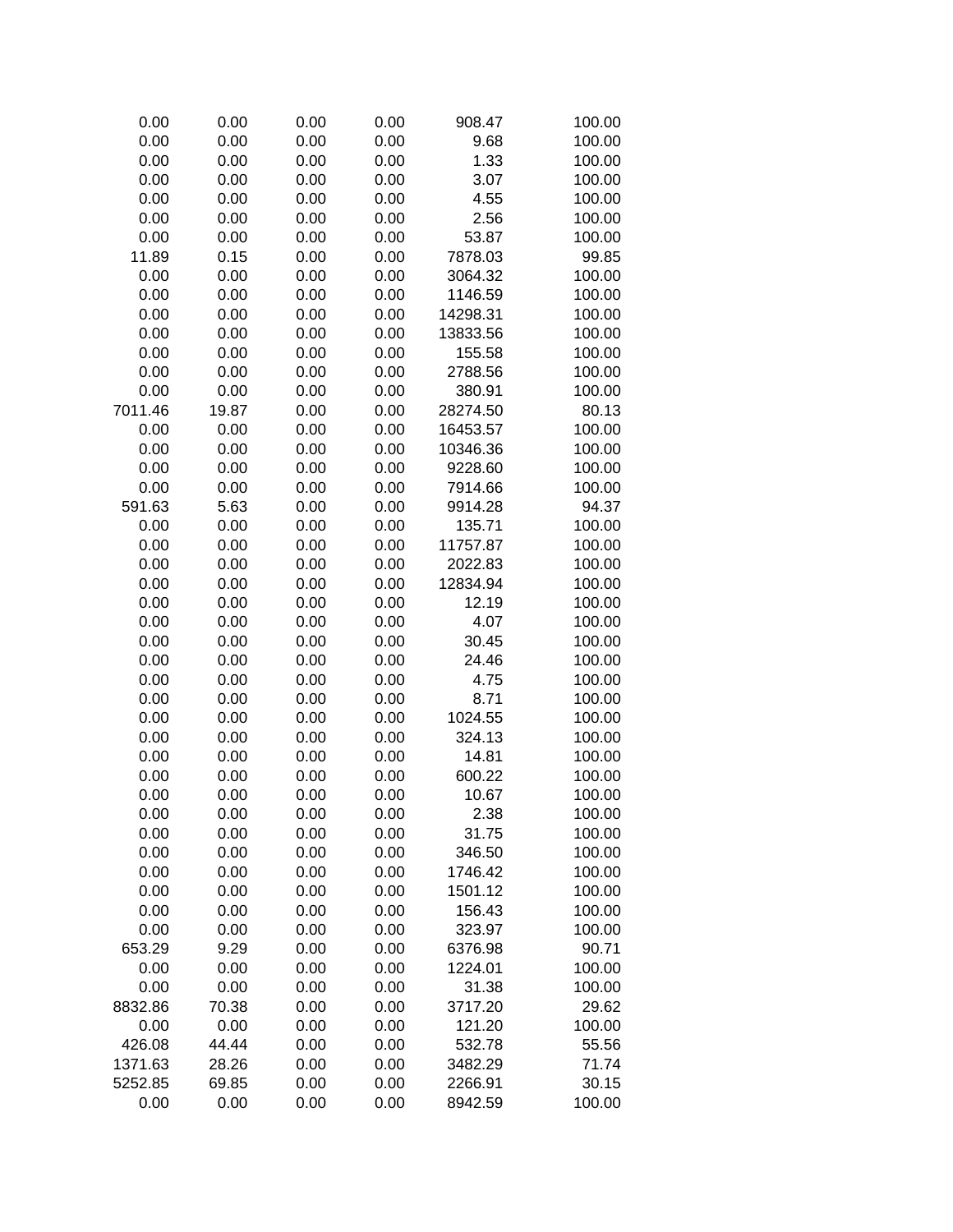| 0.00     | 0.00   | 0.00 | 0.00 | 4199.19  | 100.00 |
|----------|--------|------|------|----------|--------|
| 0.00     | 0.00   | 0.00 | 0.00 | 1827.95  | 100.00 |
| 1139.01  | 87.50  | 0.00 | 0.00 | 162.68   | 12.50  |
| 162.85   | 100.00 | 0.00 | 0.00 | 0.00     | 0.00   |
| 0.00     | 0.00   | 0.00 | 0.00 | 372.68   | 100.00 |
| 0.00     | 0.00   | 0.00 | 0.00 | 699.94   | 100.00 |
| 0.00     | 0.00   | 0.00 | 0.00 | 207.70   | 100.00 |
| 0.00     | 0.00   | 0.00 | 0.00 | 10.01    | 100.00 |
| 0.00     | 0.00   | 0.00 | 0.00 | 29.93    | 100.00 |
| 0.00     | 0.00   | 0.00 | 0.00 | 89.66    | 100.00 |
| 0.00     | 0.00   | 0.00 | 0.00 | 2461.28  | 100.00 |
| 0.00     | 0.00   | 0.00 | 0.00 | 2.70     | 100.00 |
| 43.35    | 0.91   | 0.00 | 0.00 | 4738.59  | 99.10  |
| 309.63   | 6.09   | 0.00 | 0.00 | 4774.10  | 93.91  |
| 0.00     | 0.00   | 0.00 | 0.00 | 993.06   | 100.00 |
| 0.00     | 0.00   | 0.00 | 0.00 | 42.57    | 100.00 |
| 0.00     | 0.00   | 0.00 | 0.00 | 38.68    | 100.00 |
| 0.00     | 0.00   | 0.00 | 0.00 | 112.98   | 100.00 |
| 0.00     | 0.00   | 0.00 | 0.00 | 717.81   | 100.00 |
| 7.70     | 1.69   | 0.00 | 0.00 | 447.53   | 98.31  |
| 0.00     | 0.00   | 0.00 | 0.00 | 4399.75  | 100.00 |
| 0.00     | 0.00   | 0.00 | 0.00 | 236.78   | 100.00 |
| 0.00     | 0.00   | 0.00 | 0.00 | 655.43   | 100.00 |
| 0.00     | 0.00   | 0.00 | 0.00 | 515.81   | 100.00 |
| 0.00     | 0.00   | 0.00 | 0.00 | 560.97   | 100.00 |
| 0.00     | 0.00   | 0.00 | 0.00 | 3415.55  | 100.00 |
| 0.00     | 0.00   | 0.00 | 0.00 | 11968.86 | 100.00 |
| 2392.66  | 17.62  | 0.00 | 0.00 | 11187.82 | 82.38  |
| 0.00     | 0.00   | 0.00 | 0.00 | 3956.14  | 100.00 |
| 0.00     | 0.00   | 0.00 | 0.00 | 34.63    | 100.00 |
| 0.00     | 0.00   | 0.00 | 0.00 | 106.70   | 100.00 |
| 0.00     | 0.00   | 0.00 | 0.00 | 297.20   | 100.00 |
| 0.00     | 0.00   | 0.00 | 0.00 | 1373.60  | 100.00 |
| 0.00     | 0.00   | 0.00 | 0.00 | 12.65    | 100.00 |
| 7479.52  | 100.00 | 0.00 | 0.00 | 0.00     | 0.00   |
| 2506.74  | 90.90  | 0.00 | 0.00 | 250.96   | 9.10   |
| 475.01   | 55.80  | 0.00 | 0.00 | 376.27   | 44.20  |
| 144.43   | 39.90  | 0.00 | 0.00 | 217.59   | 60.10  |
| 0.00     | 0.00   | 0.00 | 0.00 | 3660.75  | 100.00 |
| 186.99   | 2.49   | 0.00 | 0.00 | 7328.45  | 97.51  |
| 144.61   | 43.34  | 0.00 | 0.00 | 189.05   | 56.66  |
| 0.00     | 0.00   | 0.00 | 0.00 | 19.16    | 100.00 |
| 12260.83 | 90.89  | 0.00 | 0.00 | 1229.15  | 9.11   |
| 541.07   | 39.34  | 0.00 | 0.00 | 834.25   | 60.66  |
| 0.00     | 0.00   | 0.00 | 0.00 | 419.22   | 100.00 |
| 0.00     | 0.00   | 0.00 | 0.00 | 1611.16  | 100.00 |
| 0.00     | 0.00   | 0.00 | 0.00 | 6435.57  | 100.00 |
| 0.00     | 0.00   | 0.00 | 0.00 | 5197.75  | 100.00 |
| 0.00     | 0.00   | 0.00 | 0.00 | 1830.30  | 100.00 |
| 0.00     | 0.00   | 0.00 | 0.00 | 2120.79  | 100.00 |
| 0.00     | 0.00   | 0.00 | 0.00 | 5201.50  | 100.00 |
| 0.00     | 0.00   | 0.00 | 0.00 | 4753.26  | 100.00 |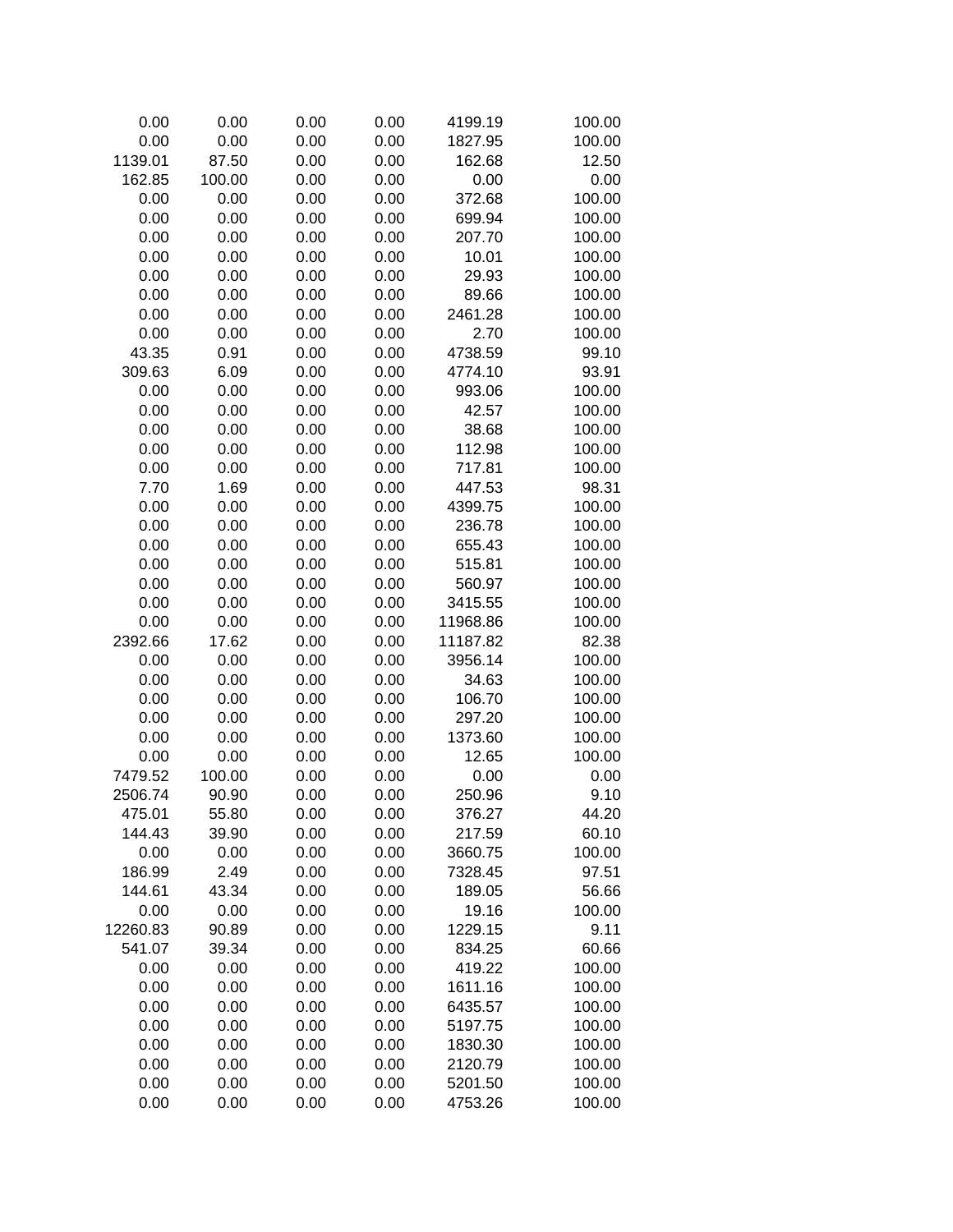| 0.00    | 0.00   | 0.00 | 0.00 | 158.55   | 100.00 |
|---------|--------|------|------|----------|--------|
| 0.00    | 0.00   | 0.00 | 0.00 | 25.20    | 100.00 |
| 0.00    | 0.00   | 0.00 | 0.00 | 1004.08  | 100.00 |
| 0.00    | 0.00   | 0.00 | 0.00 | 5.69     | 100.00 |
| 0.00    | 0.00   | 0.00 | 0.00 | 22.37    | 100.00 |
| 0.00    | 0.00   | 0.00 | 0.00 | 6.18     | 100.00 |
| 0.00    | 0.00   | 0.00 | 0.00 | 24.59    | 100.00 |
| 0.00    | 0.00   | 0.00 | 0.00 | 18.88    | 100.00 |
| 0.00    | 0.00   | 0.00 | 0.00 | 1.55     | 100.00 |
| 0.00    | 0.00   | 0.00 | 0.00 | 5947.34  | 100.00 |
| 0.00    | 0.00   | 0.00 | 0.00 | 2.90     | 100.00 |
| 0.00    | 0.00   | 0.00 | 0.00 | 43.91    | 100.00 |
| 0.00    | 0.00   | 0.00 | 0.00 | 34.03    | 100.00 |
| 0.00    | 0.00   | 0.00 | 0.00 | 6.22     | 100.00 |
| 0.00    | 0.00   | 0.00 | 0.00 | 22.18    | 100.00 |
| 0.00    | 0.00   | 0.00 | 0.00 | 9.71     | 100.00 |
| 0.00    | 0.00   | 0.00 | 0.00 | 996.16   | 100.00 |
| 0.00    | 0.00   | 0.00 | 0.00 | 71.60    | 100.00 |
| 0.00    | 0.00   | 0.00 | 0.00 | 30.37    | 100.00 |
| 0.00    | 0.00   | 0.00 | 0.00 | 26.26    | 100.00 |
| 0.00    | 0.00   | 0.00 | 0.00 | 7.15     | 100.00 |
| 0.00    | 0.00   | 0.00 | 0.00 | 8307.03  | 100.00 |
| 1730.74 | 27.22  | 0.00 | 0.00 | 4627.51  | 72.78  |
| 5724.43 | 71.85  | 0.00 | 0.00 | 2242.98  | 28.15  |
| 0.00    | 0.00   | 0.00 | 0.00 | 3819.32  | 100.00 |
| 0.00    | 0.00   | 0.00 | 0.00 | 3845.95  | 100.00 |
| 2156.71 | 84.29  |      |      | 401.84   | 15.71  |
|         |        | 0.00 | 0.00 |          |        |
| 0.00    | 0.00   | 0.00 | 0.00 | 4636.40  | 100.00 |
| 0.00    | 0.00   | 0.00 | 0.00 | 7996.80  | 100.00 |
| 0.00    | 0.00   | 0.00 | 0.00 | 1745.98  | 100.00 |
| 0.00    | 0.00   | 0.00 | 0.00 | 16210.86 | 100.00 |
| 3627.66 | 52.32  | 0.00 | 0.00 | 3306.52  | 47.68  |
| 0.00    | 0.00   | 0.00 | 0.00 | 4474.56  | 100.00 |
| 2582.60 | 100.00 | 0.00 | 0.00 | 0.00     | 0.00   |
| 65.18   | 27.74  | 0.00 | 0.00 | 169.08   | 72.26  |
| 3972.67 | 71.78  | 0.00 | 0.00 | 1561.78  | 28.22  |
| 9058.16 | 68.64  | 0.00 | 0.00 | 4138.95  | 31.36  |
| 53.18   | 1.51   | 0.00 | 0.00 | 3468.78  | 98.49  |
| 6691.54 | 54.75  | 0.00 | 0.00 | 5530.05  | 45.25  |
| 123.36  | 3.09   | 0.00 | 0.00 | 3866.19  | 96.91  |
| 75.26   | 0.77   | 0.00 | 0.00 | 9750.10  | 99.23  |
| 0.00    | 0.00   | 0.00 | 0.00 | 9322.16  | 100.00 |
| 0.00    | 0.00   | 0.00 | 0.00 | 2853.95  | 100.00 |
| 0.00    | 0.00   | 0.00 | 0.00 | 3714.82  | 100.00 |
| 0.00    | 0.00   | 0.00 | 0.00 | 6528.80  | 100.00 |
| 0.00    | 0.00   | 0.00 | 0.00 | 5500.93  | 100.00 |
| 24.02   | 0.68   | 0.00 | 0.00 | 3514.89  | 99.32  |
| 2.08    | 0.06   | 0.00 | 0.00 | 3322.54  | 99.94  |
| 80.46   | 1.40   | 0.00 | 0.00 | 5684.35  | 98.60  |
| 0.00    | 0.00   | 0.00 | 0.00 | 6574.69  | 100.00 |
| 0.00    | 0.00   | 0.00 | 0.00 | 11031.81 | 100.00 |
| 0.00    | 0.00   | 0.00 | 0.00 | 5678.51  | 100.00 |
|         |        |      |      |          |        |